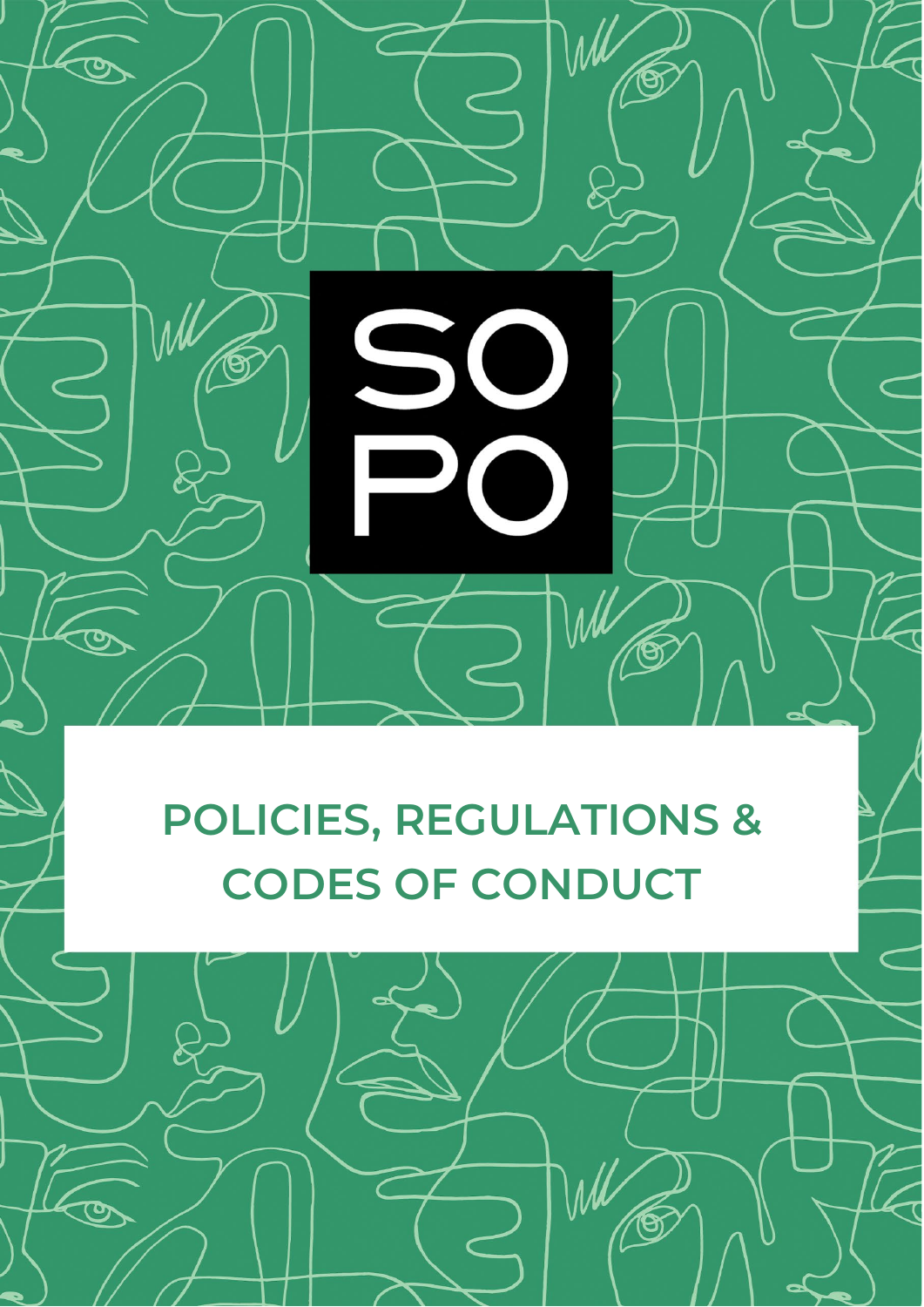

# **Responsible Service of Alcohol Policy**

SOPO and its entire staff have a responsibility to ensure that liquor is sold and supplied to patrons in a responsible manner.

All staff should be aware of what is expected of them in regard to the laws and the service of alcohol to patrons of the club, as staff can be held liable for offences committed.

It is an offense to:

- Sell liquor to:
- Supply liquor to; or
- Allow liquor to be supplied to or consumed by:

#### **A PERSON WHO IS UNDER 18** YEARS OF AGE; or WHO IS UNDULY INTOXICATED OR DISORDERLY

There are heavy penalties for committing these offences:

*Maximum fines for a licensee/nominee are now \$58,900. Maximum fines for a staff or licensed premise is \$9,424.*

#### **Minors**

Staff should make sure prior to serving a patron, or allowing a patron to enter the premises, that the person is 18 years of age or older. If there is any doubt,

### **YOU MUST REQUEST IDENTIFICATION**

The only times when a minor is allowed on licensed premises are if the minor:

- Lives on the premises
- Is an employee, or receiving work experience or training
- Is attending a function e.g. wedding
- Is eating a meal on the premises
- Is accompanied by a responsible adult

Minors are only permitted on the premises so long as the minor is participating in the activity for which is the primary purpose of the club (soccer, AFL, cricket)

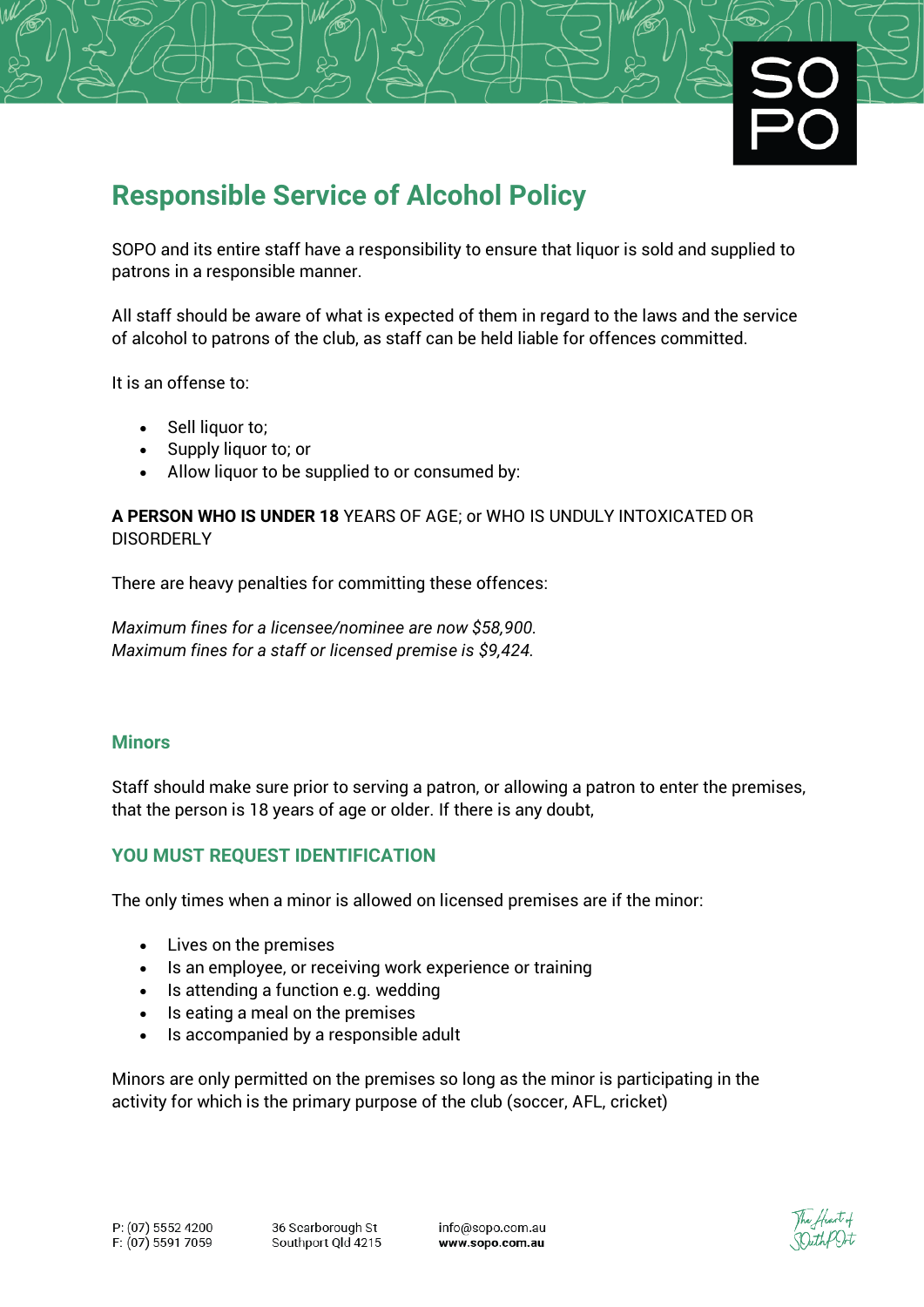#### **Responsible Adult**

A responsible adult in relation to a minor is the parent, stepparent, guardian or an adult who has parental rights and responsibilities in relation to the minor whilst the minor is on licensed premises or in a public place.

#### **Acceptable Proof of Age**

Only three forms of identification are acceptable as proof of age. These are:

- Photographic driver's licence
- A proof of age card issued by a Government Department or approved entity (e.g. card 18+, key pass)
- An Australian or foreign passport

*"Key pass" from Victoria is the only approved non-Government issued proof of age card.*

The Australian I.D Checking Guide, published by the Liquor Licensing Division, details the actual cards and licenses issued by each State and Territory.

If staff believe that a document being presented is false, defaced or in the possession of a person who is not the owner of the I.D then the document should be confiscated and forwarded to the Liquor Licensing Division.

#### **Intoxicated Persons**

The Queensland Liquor Act 1992 s4 defines 'Unduly Intoxicated' as:

"A state of being in which a person's mental and physical faculties are impaired because of consumption of liquor so as to diminish the person's ability to think and act in a way which an ordinary prudent person in full possession of his or her facilities, and using reasonable care, would act in like circumstances."

Staff should use common sense in determining whether a person is unduly intoxicated.

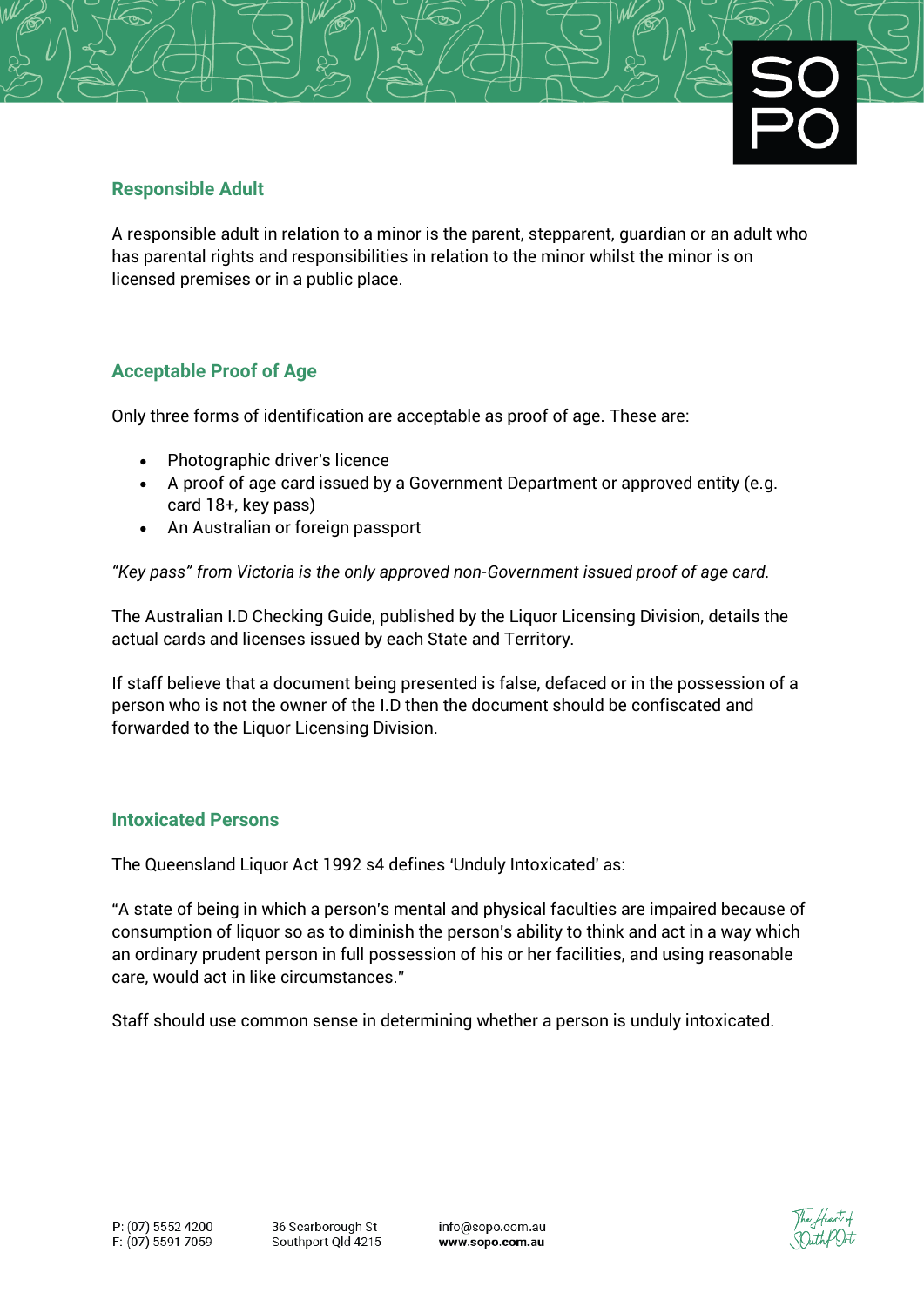There are several signs, which, in combination, may indicate that a person has had too much to drink. These signs include:

- Mood changes
- Slurring or mistakes in speech
- Raised speaking voice
- Clumsiness, fumbling with change
- Loss of balance or coordination, swaying or staggering
- Confusion, lack or ability to hear or respond

Licensees and staff DO NOT COMMIT an offence if an intoxicated person is on their premises, although the intoxicated person does.

Licensees and staff DO COMMIT an offence if they sell or supply liquor to unduly intoxicated or disorderly patrons.

### **Refusal of Service**

Service is refused to patrons for the following reasons:

- Safety of the patron
- Safety of others
- Provisions of the Liquor Act (e.g. if the person is a minor or unduly intoxicated or disorderly)
- Civil liability

Staff of licensed premises MAY refuse service to patrons at any time (e.g. patrons not meeting management's dress regulations)

Staff MUST refuse service to patrons who are minors or unduly intoxicated or disorderly.

When refusing service to a patron:

- Use tact politely inform the patron you will not serve them any more alcohol. Do not speak to the patron in the front of other patrons.
- Repeat firmly, that by law they cannot be served another drink. You may offer a nonalcoholic drink or suggest that they order something to eat.
- Notify the Duty Manager, Security and other bar staff that you have refused service to the patron.
- If considered necessary, Management may impose a short-term ban.

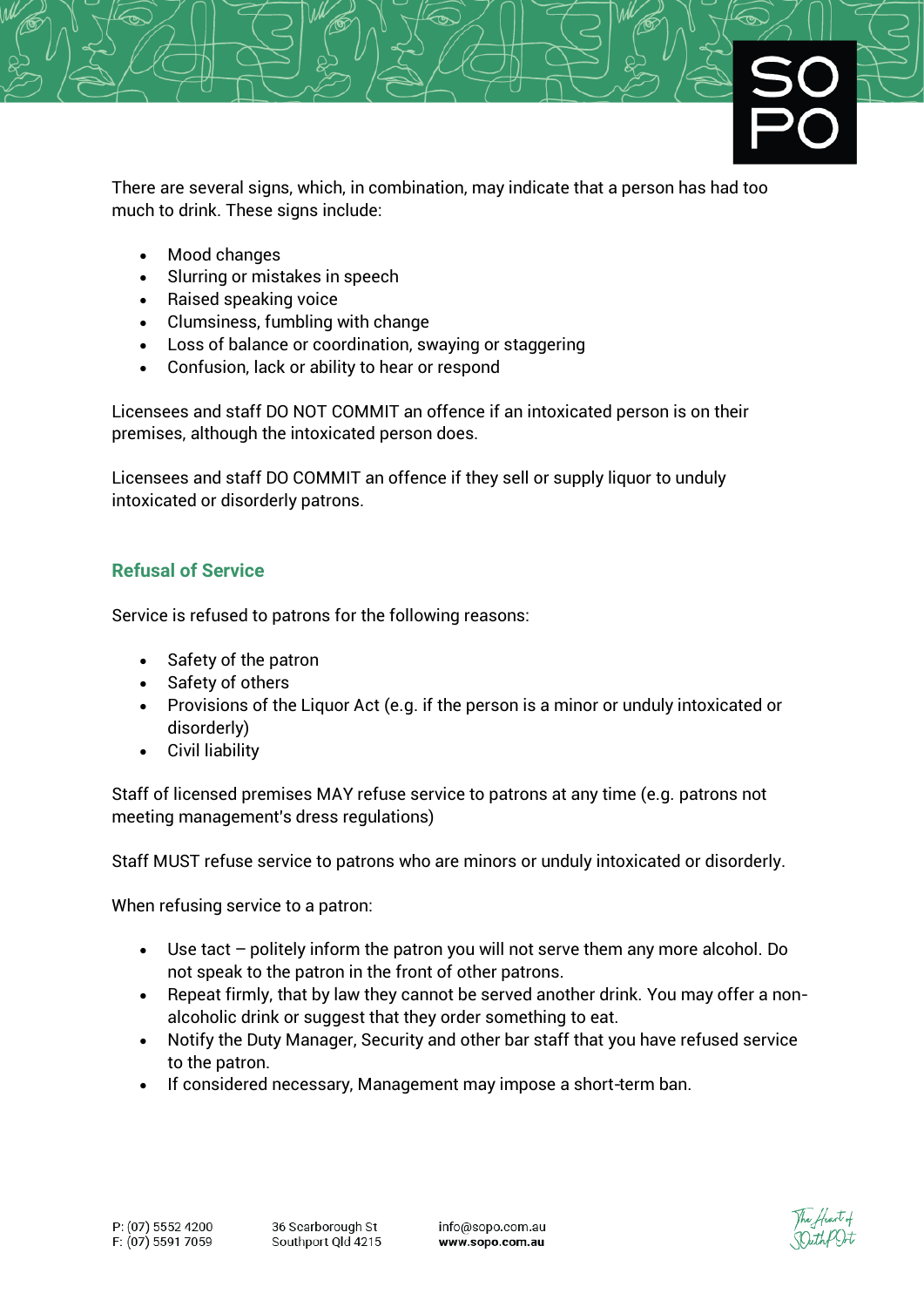• Staff should be sure of their reasons for refusal of service, which should not be based on race, sex, etc. The patron has a right to take the matter to the Human Rights or Equal Opportunity Commission if they feel they have been the victim of discrimination.

It should be a management decision as to whether or not patrons are refused admittance at the entrance to the premises, although assessment by door staff of a patron's state of intoxication can avoid transferring the problem to staff inside the premises.

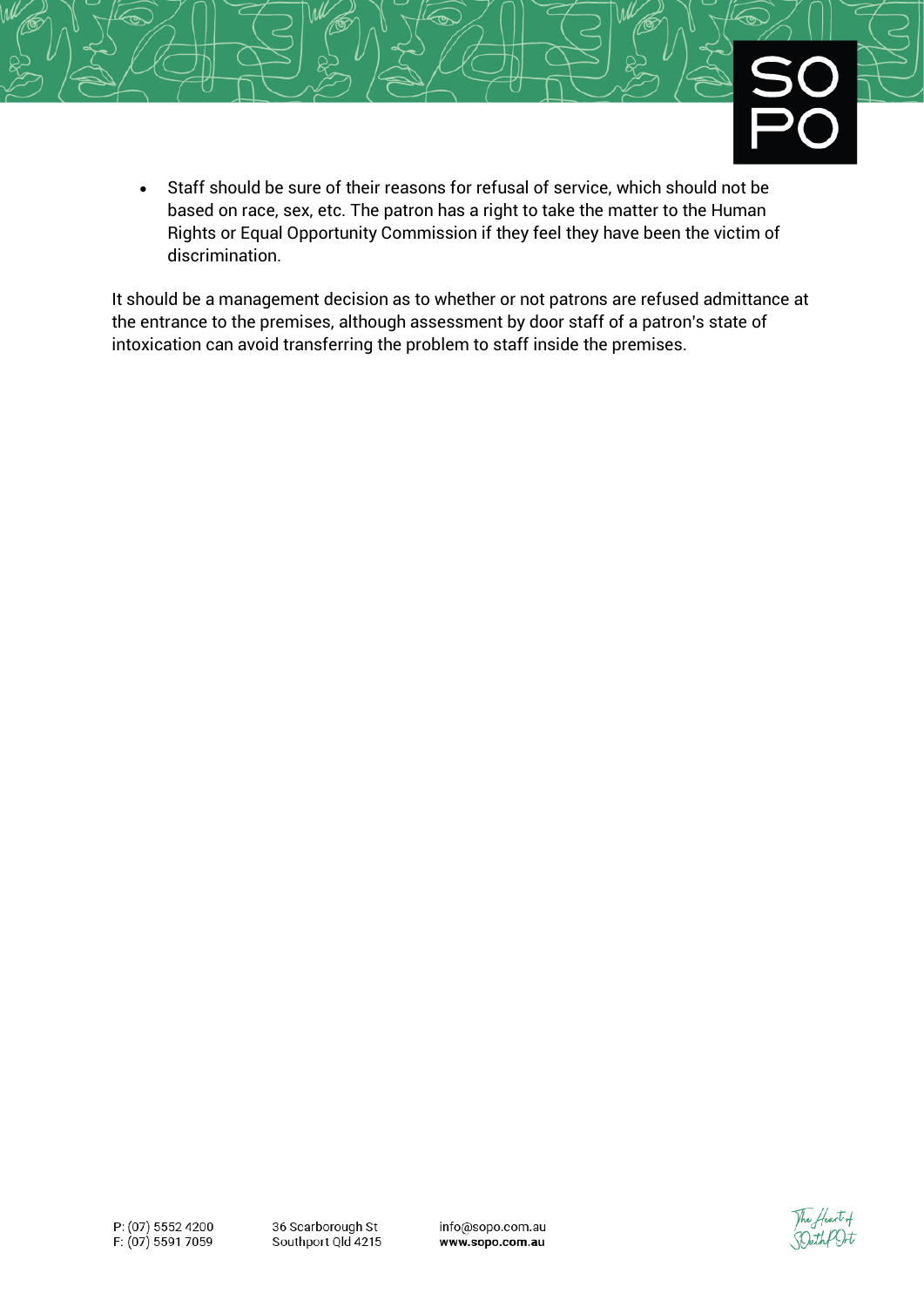# **Responsible Gambling Policy**

#### **Spirit of the Code**

The club will conduct all aspects of its facility in a professional and responsible manner in keeping with the spirit of the code of practice, will abide by all elements of the Responsible Gaming Policy and uphold its commitment to provide a Responsible Gaming Environment.

#### **Gaming Legislation**

Management and staff will be familiar with and have a duty to abide by all aspects of the relevant legislation.

#### **Machine Performance**

Gaming machines will be maintained in premium condition for member's enjoyment. Unplayable machines will be clearly marked as so. Return to player – Total aggregate winnings to players must be in accordance with the

gaming machine act.

## **Management and Staff Development and Training**

**Identification Badges** – Approved gaming machine management and staff will wear accredited badges when on duty and shall not play gaming machines on the premises or permit any other person to play on their behalf.

**Accredited Courses** – Approved gaming management staff will complete accredited training courses in the operation of machines and responsible gaming principles. engagement of the club will designate a responsible senior employee to be the point of contact should a patron express concern as to their gambling habits.

**Responsible Gaming Officer** – The club will designate a senior employee as the Responsible Gaming Officer. This person's duties will include management of internal and external training in the responsible service of gaming, patron care and management of selfexclusion deeds and barring procedures.

**Confidentiality** – All activities relating to gaming engaged in by members and visitors shall remain confidential, and shall not be discussed with other members, visitors or members of the community.

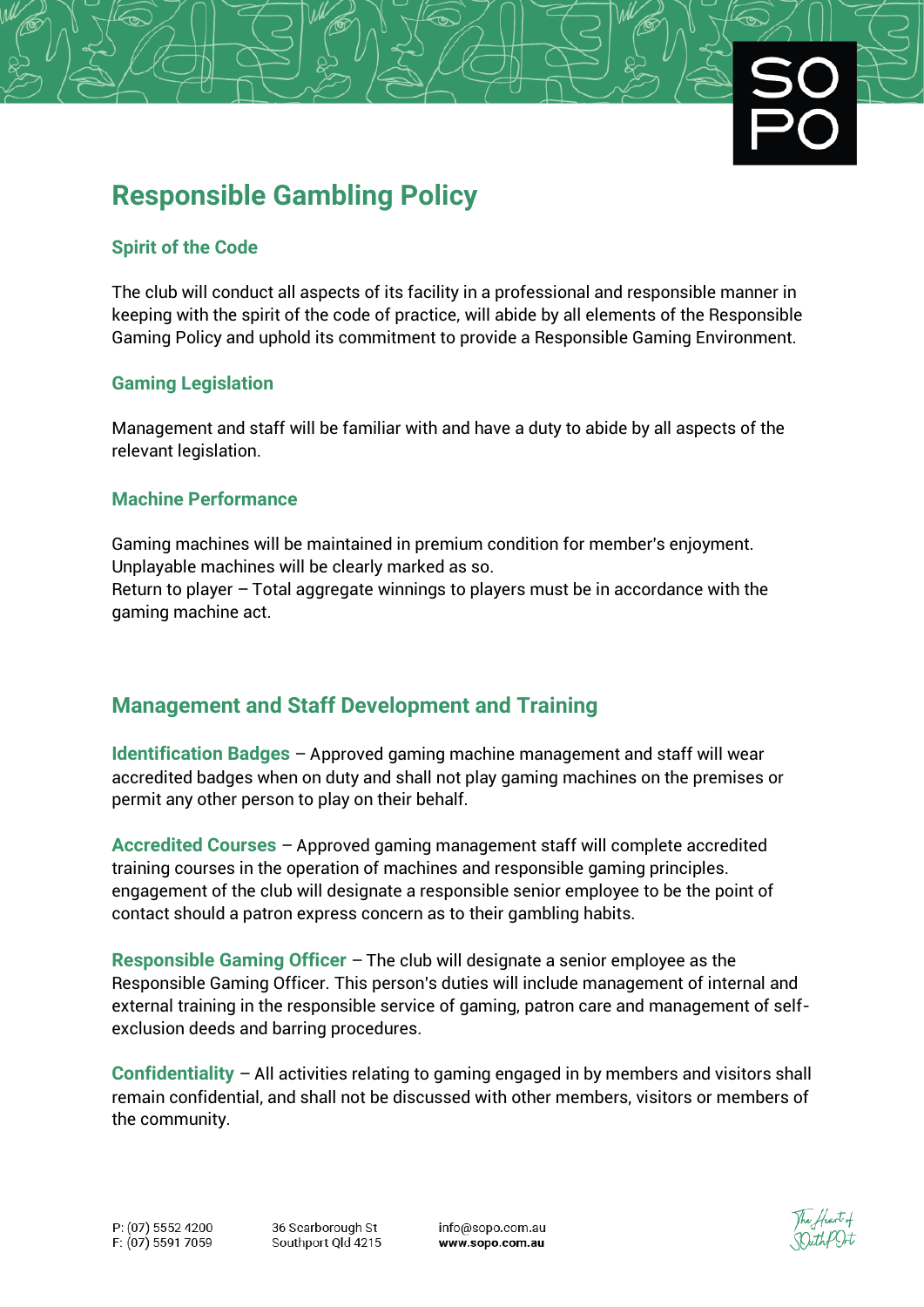

## **Member / Customer Satisfaction and Protection**

**Minors** – Minors are not permitted to play gaming machines or be in gaming areas.

**Intoxicated Members** – Members or their guests showing signs of intoxication will be prevented from playing gaming machines and may be lawfully removed from the premises. The club will abide by Responsible Service of Alcohol Policy as issued by the Liquor Licensing Division.

**Self-Exclusion** – Gaming staff will co-operate with any person seeking to bar themselves from the gaming room and will provide the member a copy of the Deed of Self Exclusion to complete after discussing the implications for members. If the member does self-exclude, staff will actively seek to exclude this person from the gaming room.

**Excessive Gambling** – Recognising that some members and their guests may have difficulty controlling their personal level of expenditure on gaming and particularly gaming machines, management personnel where appropriate will advise them and their families of options relating to counselling and advisory services from appropriate support agencies.

Barring a Patron – It is a requirement under the Gaming Machine Act of 1991 for licensees to prohibit certain persons from gaming.

### **Gaming Environment**

**Cash** – Access to cash throughout ATM machines is restricted to savings and cheque accounts only. The Club will not locate ATMs in designated gaming areas. A maximum cash limit of \$5,000 for payouts applies and reflects the agreed maximum amount approved by the Queensland Office of Gaming Regulation for the club. Payouts required over this approved maximum cash amount will be paid by cheque.

**Cheques** – Will not be cashed in designated gaming areas.

**Credit** – The Provision of credit to gamble is illegal and will not be extended under any circumstances.

**Signage** – Sign will be displayed predominately to advise customers of the limits to cash access, cheque cashing, non-credit facilities. Signs will also display warnings to minors, the clubs gaming license and this responsible Gaming Practice Code. In addition, unplayable

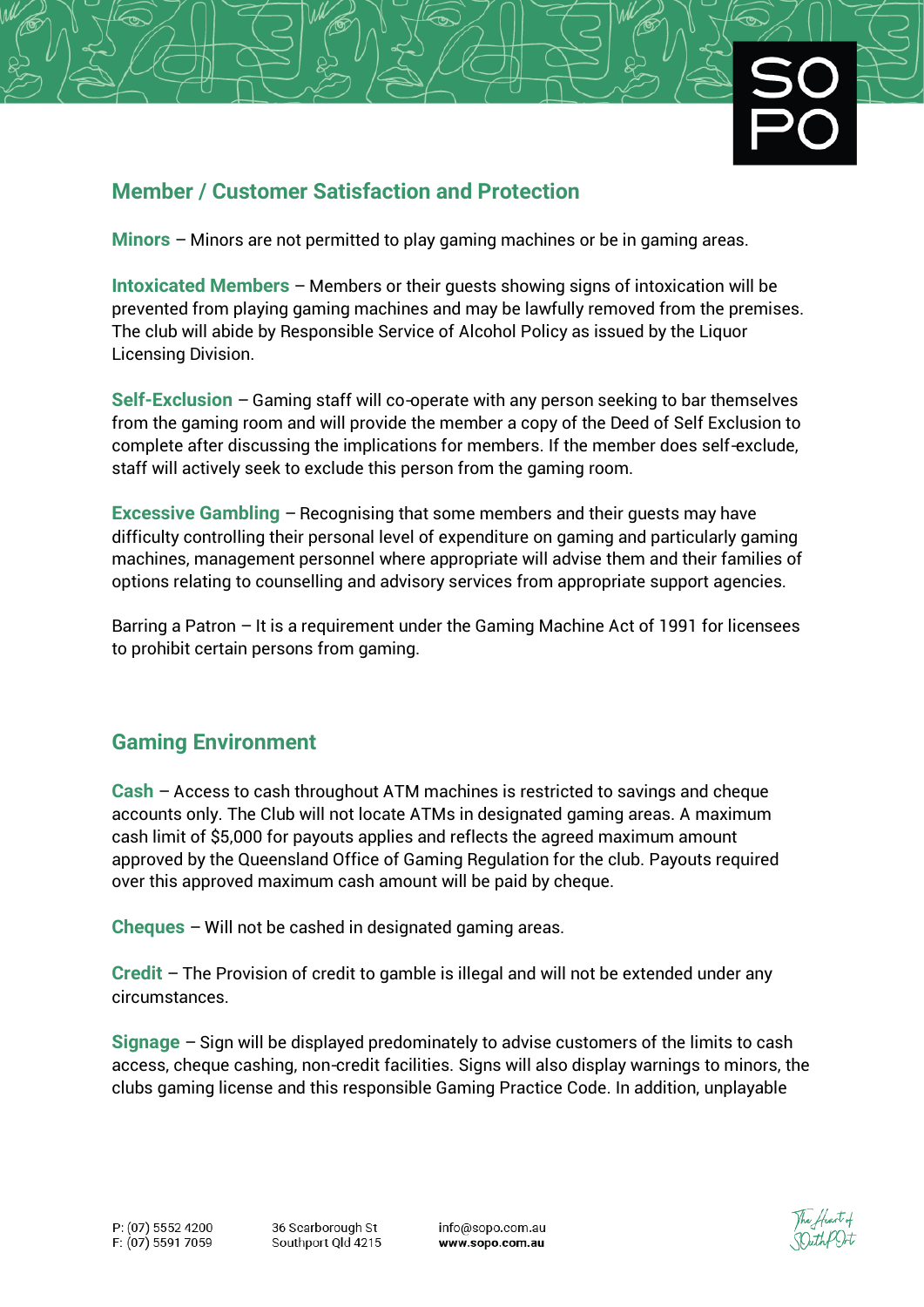machines will be marked; in house jackpot levels will be clearly displayed, as will machine denomination.

Information on self-help agencies and warnings to patrons not to gamble beyond their means will be on display. The club will display signage outlining contact details for local support agencies.

**Clocks** – A clock will be placed within designated gaming areas.

## **Local Community Support / Education**

Local community associations supported and benefiting from the clubs gaming revenue will be appropriately displayed.

Direct support agencies and information relating to these, and other self-help services will be displayed and brochures on responsible gaming made available to members and their guests.

**Community Education** – The industry will participate in and provide community education programs on responsible gambling.

## **Advertising and Promotion**

All advertising, signage and promotions will reflect members and community attitudes and standards prevailing and abide by the spirit of the advertising and promotions code of ethics. The club will not aggressively promote gaming machines in its general advertising and will not undertake false, misleading or deceptive advertising, particularly in relation to winning.

Player loyalty promotions will not be abused to the detriment of the player or breach their desire for their gaming activities to remain confidential and private.

#### **Social Responsibility**

The code of practice and its application demonstrates the club's social responsibility and commitment to members and other patrons, their families and the wider community.

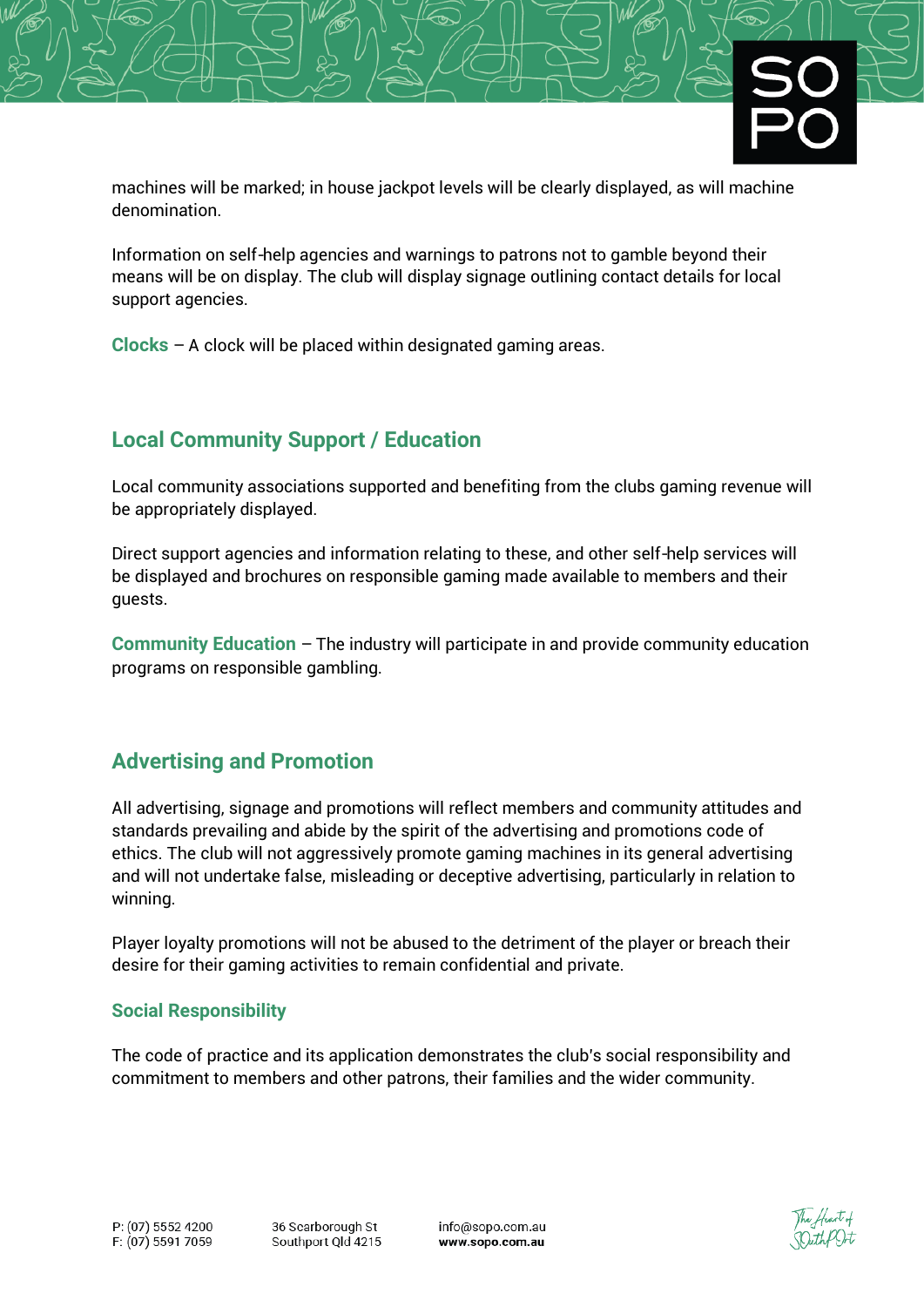

#### **Complaints or Concerns**

Should a patron, member or their guest have a question or concern, they should contact management who has an obligation to assist to their best discretion in the matter concerned. Should this matter not be resolved to the patron's satisfaction, they should contact the Queensland Office of Gaming Regulation in Brisbane.

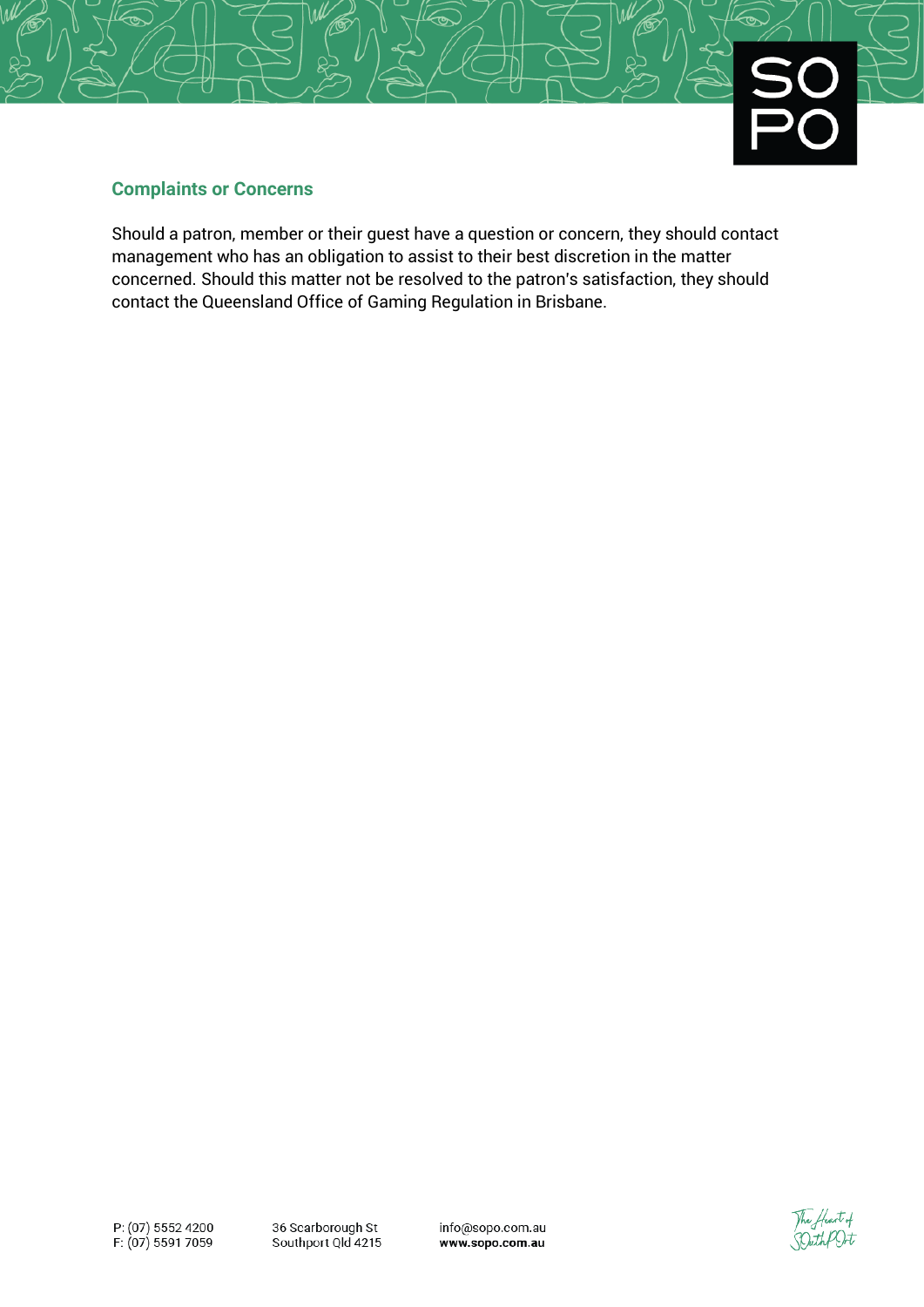

*QLD Liquor Licensing Laws require that entry to SOPO is restricted to:*

- Members of the club
- Signed-in guests of a club member
- Members of affiliated clubs
- Visitors living more than 15km from the club who may be signed-in as temporary members for the day

#### **How To Sign In**

- 1. If you are a financial Member, simply show your current membership card to our reception staff as you enter.
- 2. If you are a guest of a member, the member can sign you in as their guest using their membership details at the electronic sign in terminals.
- 3. If you are a member at a reciprocal Club, simply present your club card for validation by our reception staff.
- 4. If you are a visitor to the area and reside outside of a 15km radius, you can sign in as a Visitor, using your driver's licence, passport, Keypass or 18+ card as proof of identity.
- 5. If you live within 15km of our venue and are not a current member of a reciprocal club, you will require a member to sign you in.
- 6. Become a member of SOPO for just \$6.50 per year or \$25 for 5 years.

*Under Liquor Licensing legislation, minors (under the age of 18 years) must be accompanied by a responsible adult (parent or legal guardian) at all times. Management has the right to refuse entry to any persons.*

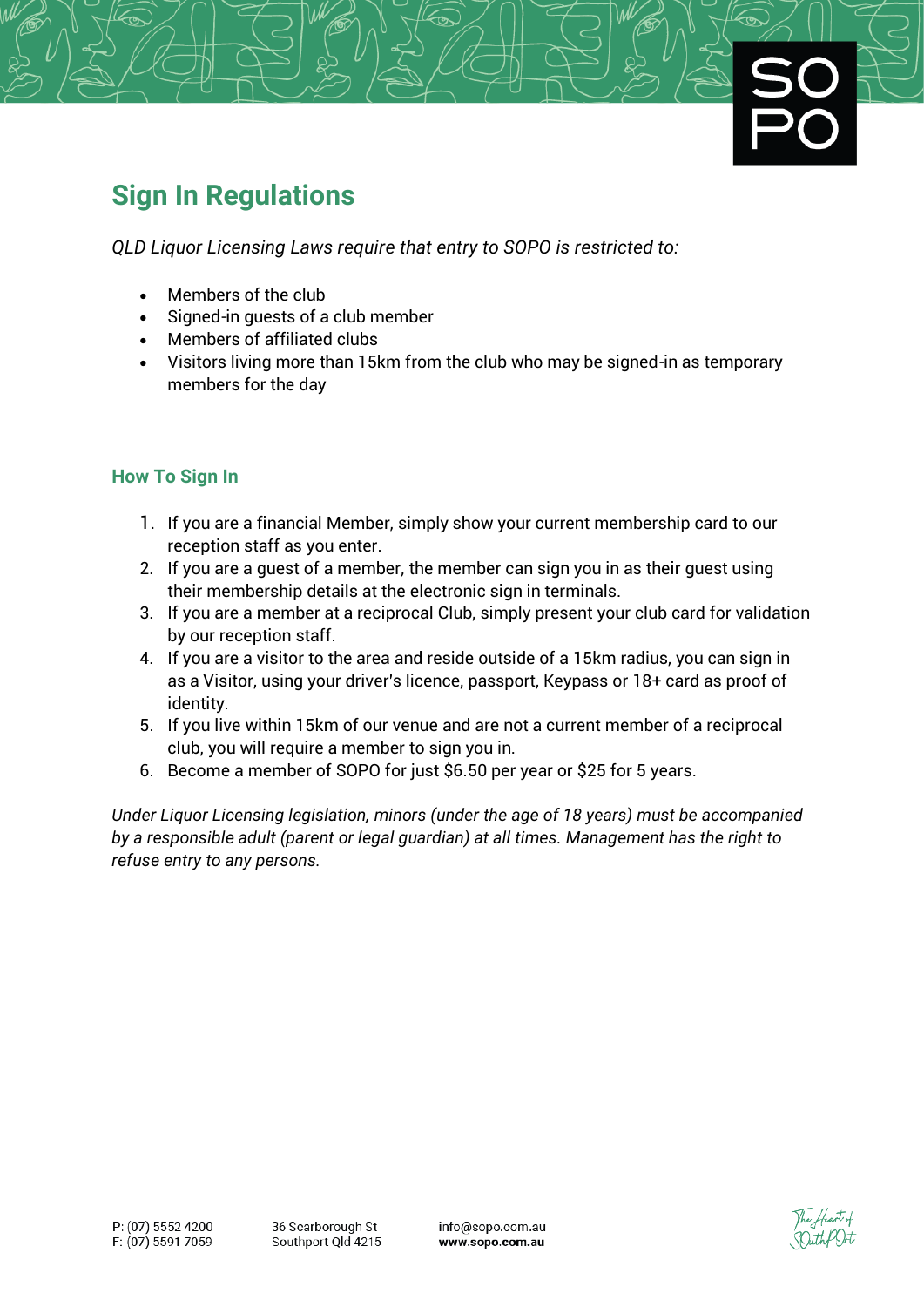

SOPO aims to maintain a high standard venue to be enjoyed by members, guests and visitors. We request that the following dress rules be abided by:

The following clothing items are not permitted to be worn within the club at any time:

- Football shorts after 6pm
- Training apparel
- Bare feet
- Offensive shirts
- Bike Shorts or Swim wear
- Torn or untidy tracksuits
- Torn or dirty joggers
- Untidiness, faded or frayed clothing
- No intimidating tattoos
- Leather Vest, Patches or colours associated with gangs

Appearance must be clean, neat and tidy at all times. Obscene or offensive language or clothing will not be tolerated.

For identification and security purposes, patrons wearing hats, may be requested to remove same for the aforementioned reasons, once staff/security are satisfied headwear may be put back on.

Managements' decision shall be final in all matters relating to dress and behaviour.

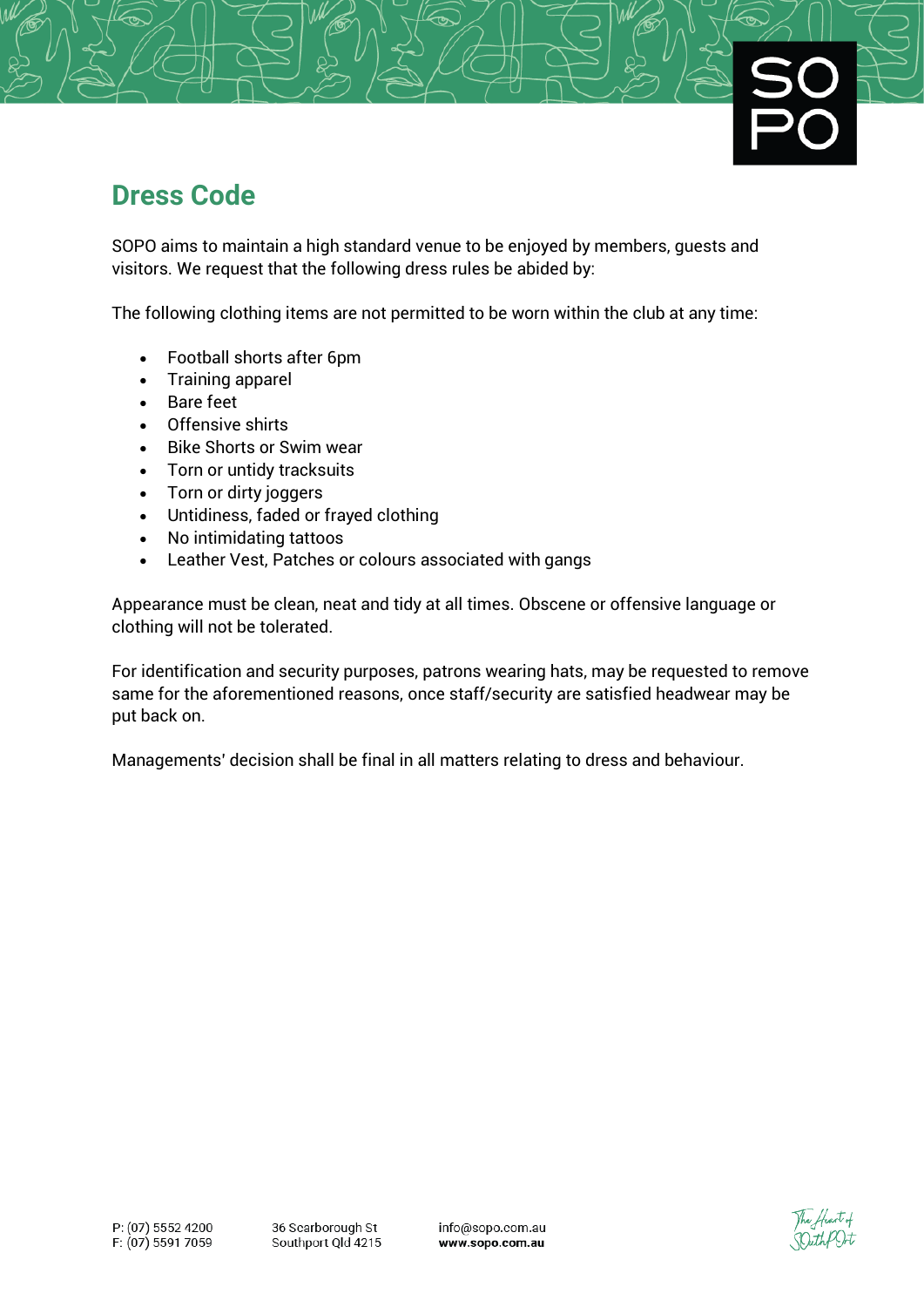# **Privacy Code**

SOPO is governed by the National Privacy Principles outlined in the Privacy Act 1988. The 10 National Privacy Principles are a set standard of rules for the handling of personal information. Any personal information provided by you to SOPO is protected.

The club may use your personal information for purposes such as marketing to keep you up to date with the clubs latest products and services.

SOPO may disclose your personal information if there is a legal requirement to do so. If SOPO has reason to believe, unlawful activity has been or is being engaged in, personal information may be disclosed to relevant authorities as necessary for investigation or reporting purposes. SOPO may disclose personal information to relevant authorities if it believes there is a threat to an individual's life, health or safety or serious threat to public health or public safety.

You have a right to access any personal information that SOPO may hold about you, including a right of correction of your information. If you require further information please call the club on 5552 4200.